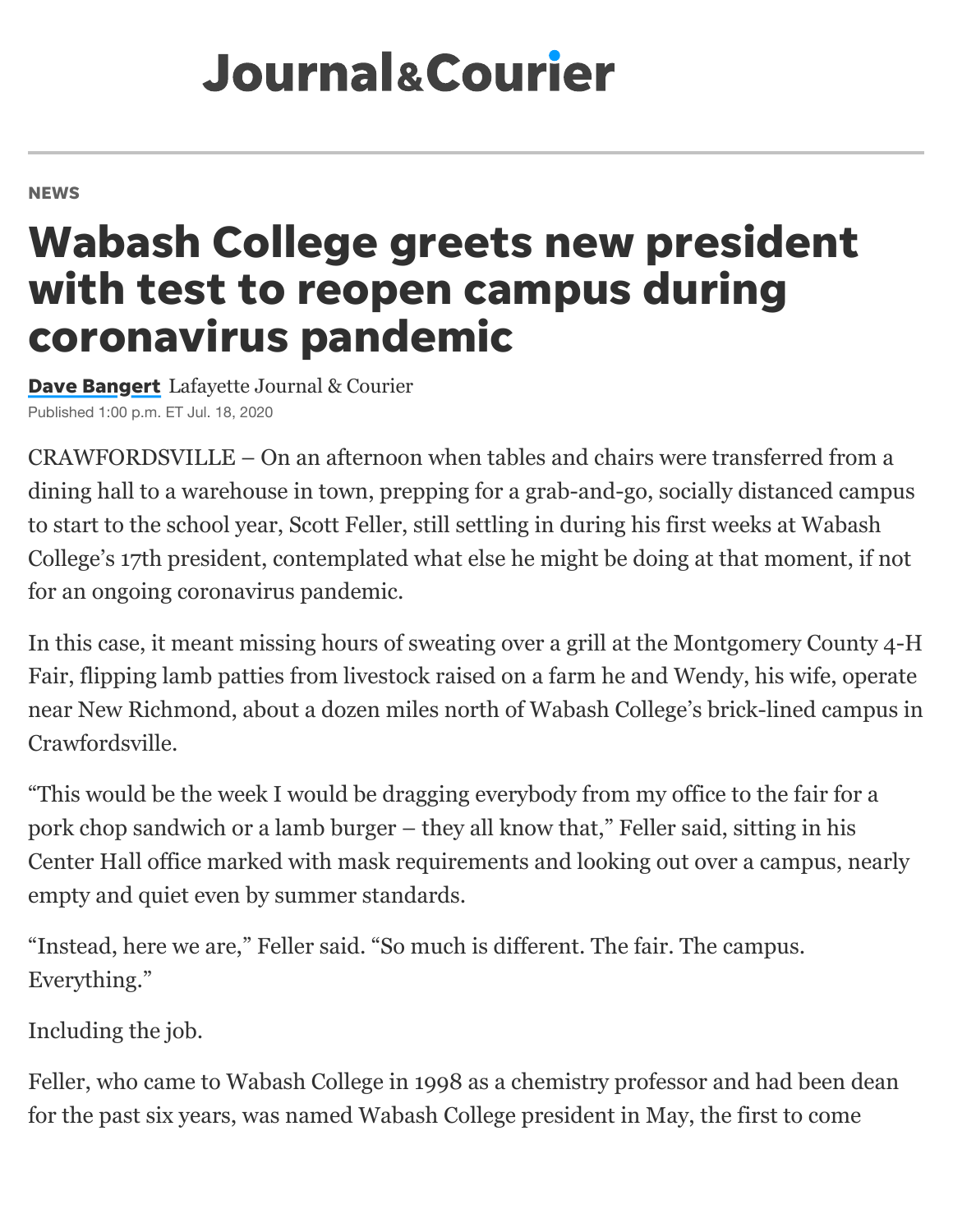through the ranks at the all-male liberal arts school since Byron Trippet became president in 1956.

On July 1, he replaced Gregory Hess, who stepped down after being president since 2013 to become CEO of IES Abroad, a study abroad organization. Hess left saying that Feller "has my 100 percent trust and confidence."

The position came with a built-in assumption that the first job was to navigate coronavirus restrictions, which had already emptied a campus where 100 percent of the 850 students live on the 188-year-old campus just west of downtown Crawfordsville. Feller had already been knee-deep into that as dean, which is the top academic position at Wabash College, similar to that of provost at Purdue University.

Feller has turned to another Wabash connection for that, comparing notes every two weeks or so with David Broecker, who leads the implementation team for the Protect Purdue Plan, the reopening strategy once 40,000-plus students return to the West Lafayette campus. Broecker, chief innovation and collaboration officer for Purdue Research Foundation, is a Wabash graduate and a trustee at the college from 2009 to 2019.

**More:** [How will Purdue reopen in the fall? Here's the Protect Purdue Plan](https://www.jconline.com/story/news/2020/06/13/coronavirus-campus-how-purdue-reopen-fall-heres-protect-purdue-plan/3181991001/)

"Scott will be a terrific president at Wabash," Broecker said. "He is the right person at the right time to take Wabash to the next level in these challenging times, not just for COVID, but for a liberal arts college for men in Indiana. The value proposition for Wabash graduates has never been greater."

Just over two weeks into his new role, Feller called it a "gentle transition" on a campus he's known since 1998 and is now leading. During an interview with the J&C, here were some of his thoughts about reopening campus, mounting pressures on small liberal arts schools and what's next for Wabash College.

### Reopening under COVID-19

Wabash College will start two weeks earlier than normal, holding its annual ringing in ceremony for new students on Aug. 9 and starting classes Aug. 11. The fall 2020 semester will end two days before Thanksgiving.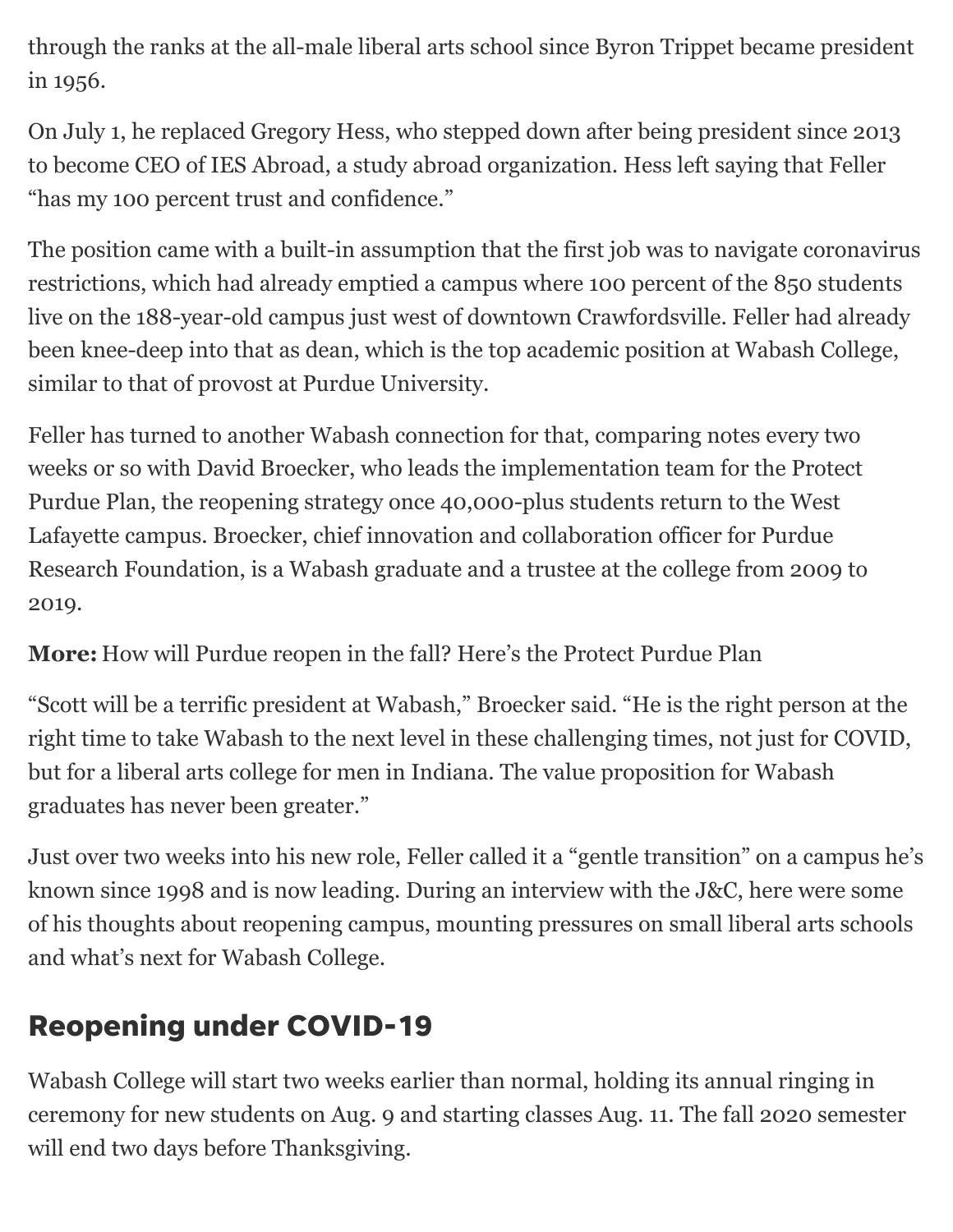Feller said the college spent the spring and summer reconfiguring classrooms and living spaces. He said Wabash College found that the campus was built with room to spare. Construction continues on a \$13 million Little Giants Stadium stadium expected to open for an adjusted 2020 football season, which is still in the works for the Division III school.

**More:** [Coronavirus: Purdue reveals 3 students test positive, accounting for less than 1% of](https://www.jconline.com/story/news/2020/07/17/coronavirus-purdue-reveals-3-students-test-positive-accounting-less-than-1-first-group-campus/5458709002/) first group on campus

Feller said the campus is prepared to adjust as the semester goes on  $-$  "What we know now is different than it was three weeks ago and could be different three weeks from now," he said – but will lean heavily on Wabash's "Gentleman's Rule." The rule has been Wabash's long-standing, overarching student conduct guide, stating: "The student is expected to conduct himself at all times, both on and off the campus, as a gentleman and a responsible citizen."

**More:** [Wabash College starting 2 weeks early, leans into 'Gentleman's Rule' to guide](https://www.jconline.com/story/news/2020/06/14/coronavirus-wabash-college-starting-2-weeks-early-leans-into-gentlemans-rule-guide-campus-reopening/3174865001/) campus reopening

Broecker, dealing with reopening a campus more than 40 times bigger, said part of the inspiration for the Protect Purdue Pledge – a guiding principle that calls on students, faculty and staff to do all they can to follow standards meant to prevent the spread of the virus – came from the call for personal responsibility implied by Wabash's Gentleman's Rule.

"We're going to give our students a chance to demonstrate that they can act responsibly and work within the framework we built here and have a campus where COVID is not impacting the operation," Feller said.

**More:** [Wabash College making way for new, \\$13M Little Giant Stadium, ready for 2020](https://www.jconline.com/story/sports/2019/09/25/wabash-college-making-way-new-13-m-little-giant-stadium-ready-2020-season/2444985001/) season

"We're not such a big place, so I tend to know everyone's coordinates," Feller said. "It's a matter of a small community that makes some communal decisions to wear masks, to physically separate, to monitor their symptoms and to participate in some random COVID testing programs. I'm still bullish that a small group of people committed to a mission can do some things that surprise people."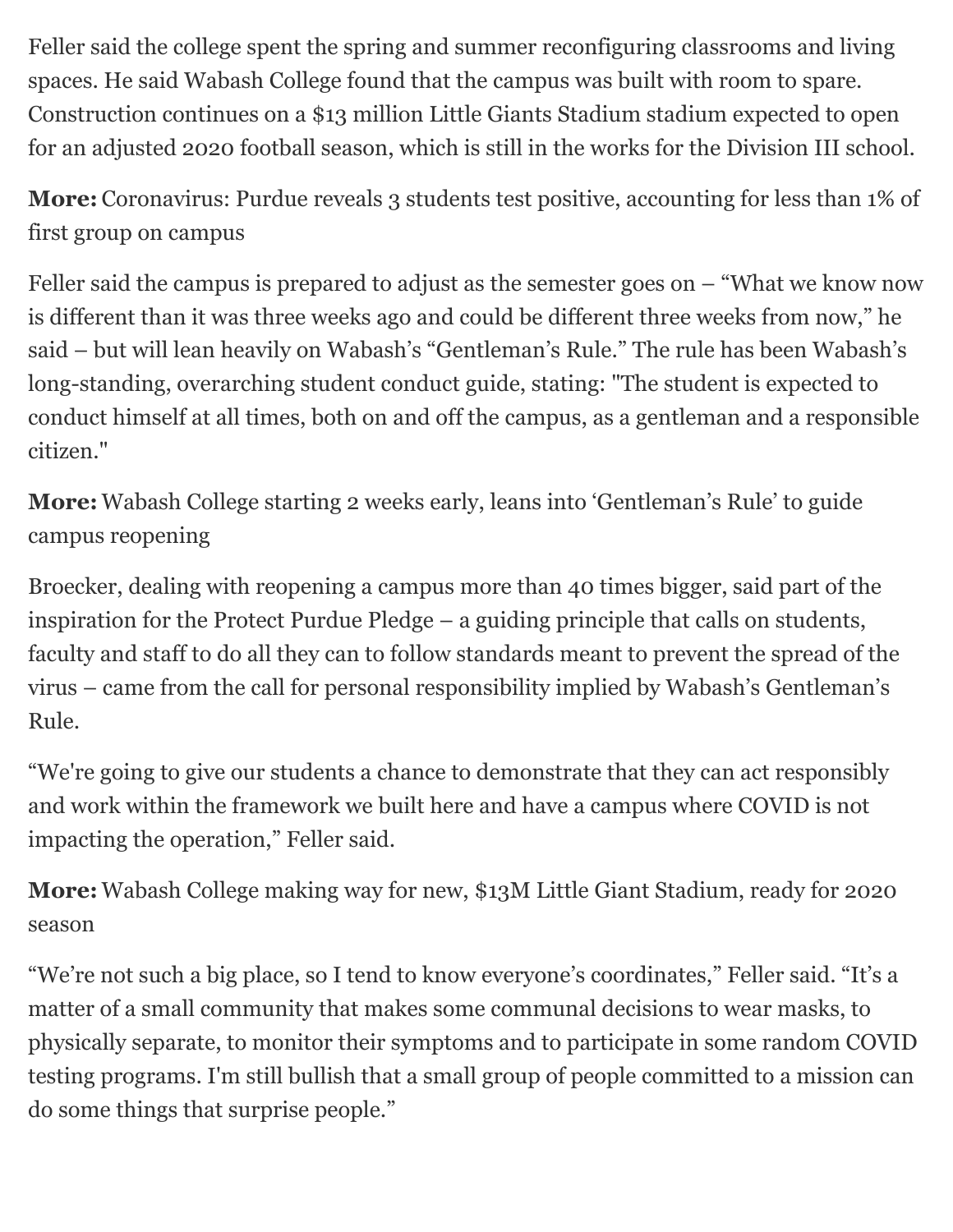### What's the future for Wabash College?

Feller said he bought into the direction Hess was taking Wabash College. "You're not going to see much of a pivot," Feller said. Two goals, he said, would try to separate Wabash College from a higher education landscape that has threatened the survival of four-year, liberal arts residential campuses.

First, he said, would be looking at what Indiana and national demographics look like for students who are entering kindergarten now and will be ready for college by the time Wabash turns 200 in 2032.

"We like to say we offer an elite education, but we have not ever been the place that taught the elite," Feller said. Roughly 40 percent of Wabash students are the first in their families going for a bachelor's degree and a range of 18 percent to 20 percent are domestic students of color, he said.

"The demographics of 2032 are certainly different from the students we're teaching now," Feller said. "I think we're well positioned for more of what we call the new majority students – students of color, first generation college students, Pell grant recipients. That's how we're looking to enter our third century."

The second priority, Feller said, will be strengthening Wabash College's financial position. Wabash is \$194 million into a \$225 million Giant Steps fundraising campaign. Feller said that 40 percent of Wabash's living alumni give to the college in any given year, putting \$3 toward the college for every \$1 brought in through tuition. That sort of philanthropy has made it possible to keep enrollment steady.

"We have very loyal alumni and friends, and we need to keep earning that," Feller said. "You hear a lot about schools that are nervous, and they tend to be ones that are more tuition-driven institutions. … We need to be a model for how you can run a financially feasible, residential liberal arts college. We want to be a small college. We want to be residential. What we're working toward are models that don't require us to scale up and have twice as many students and don't require us to change what Wabash is."